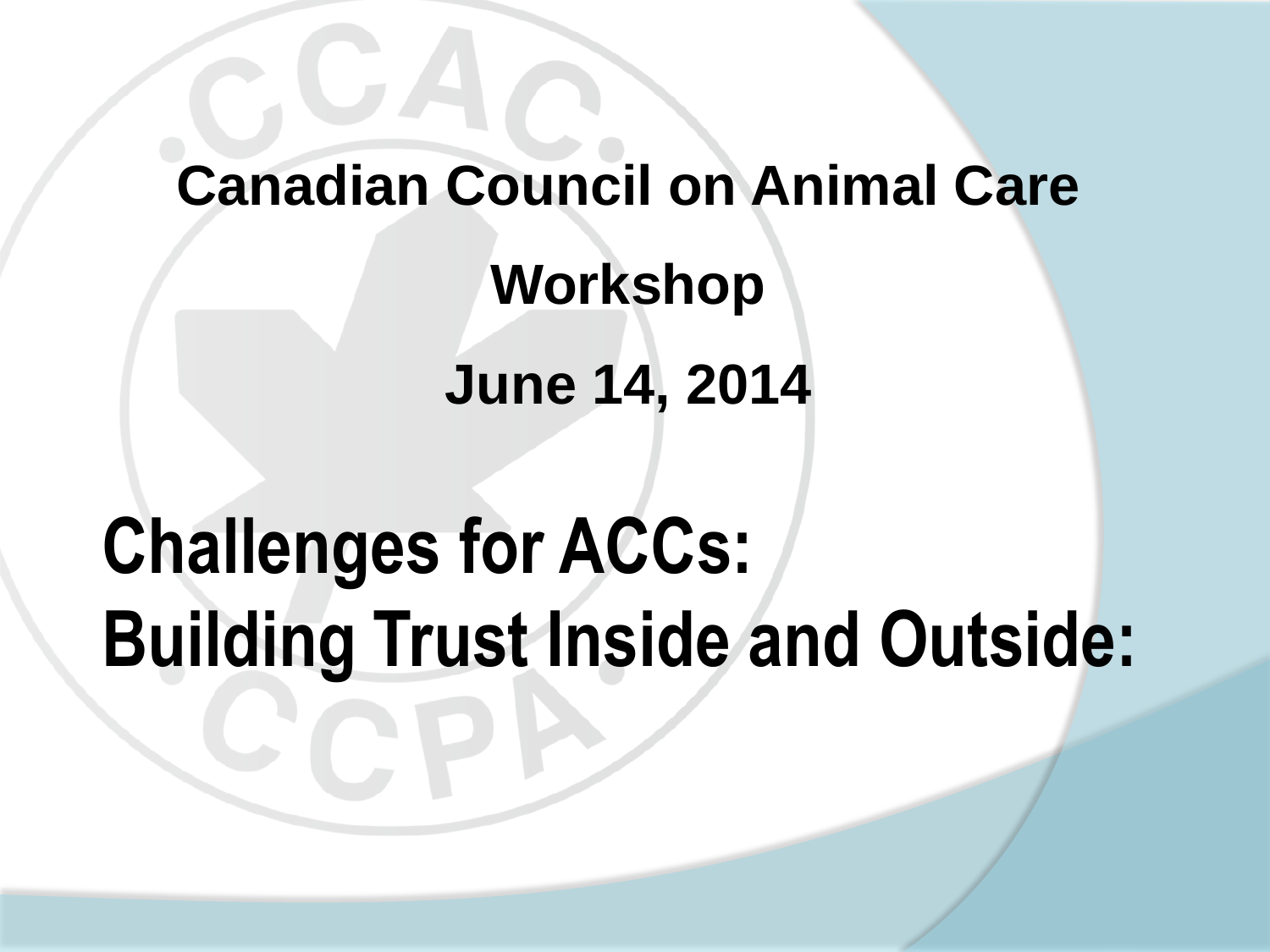#### **Badru Moloo Animal Resource Centre University Health Network**

#### **Richard J. Hodges, DVM Cert. LAM Director, Animal Care and Use Program University of Manitoba**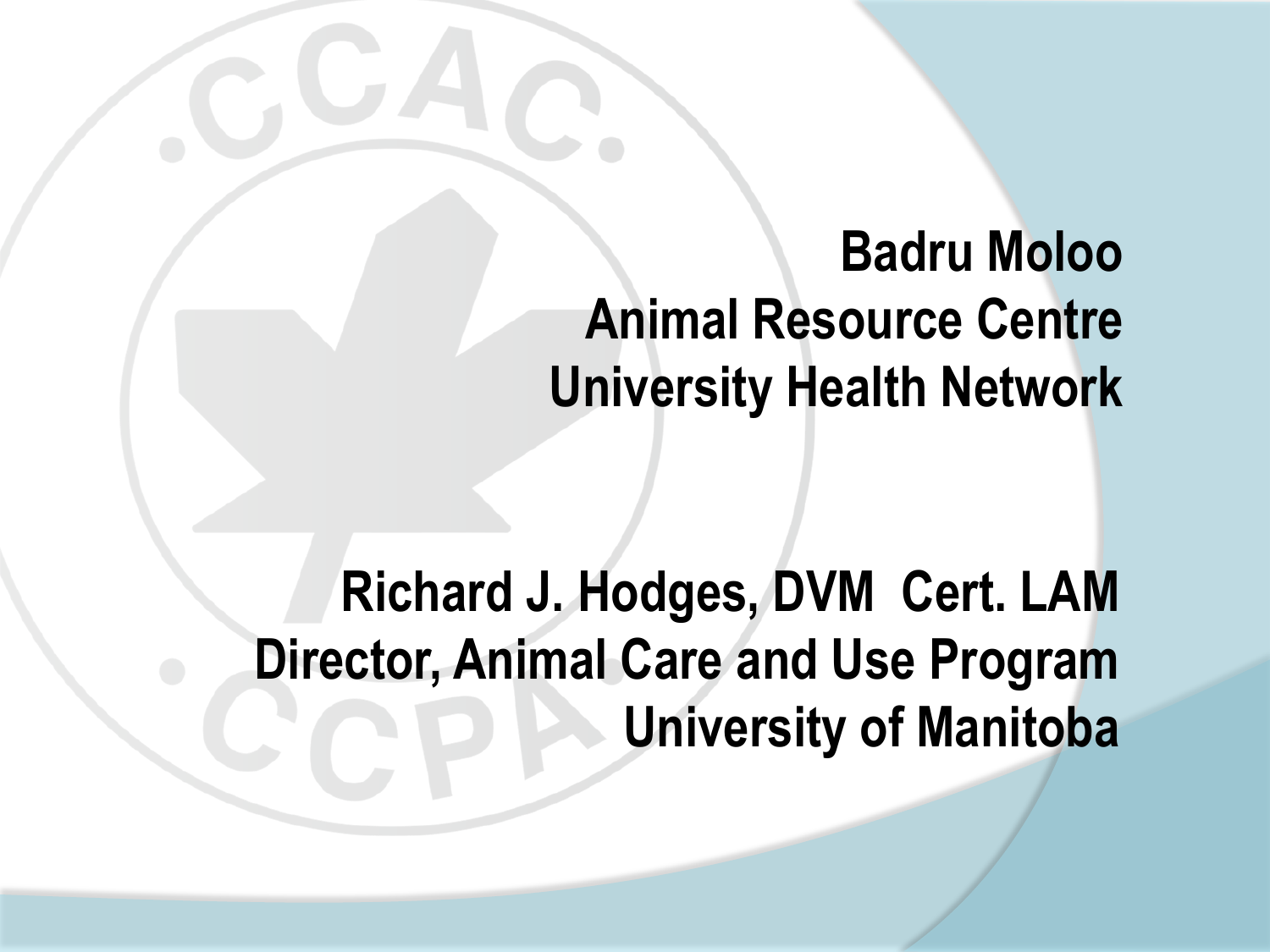### **TRUST**

#### **The problem may start with us believing that we are already trusted**

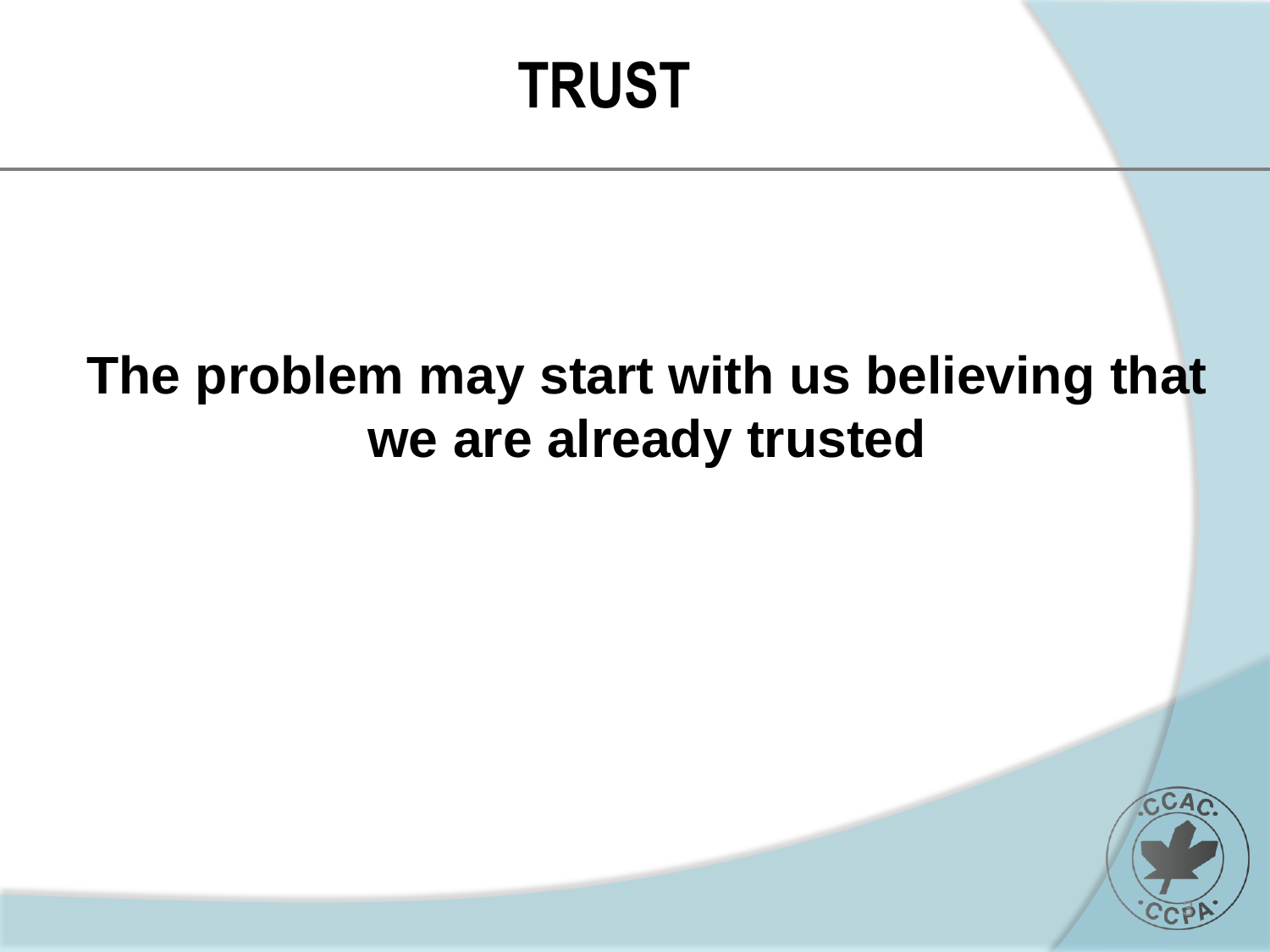### **The Optimal ACC**

#### **CCAC Policy Statements for Institutional Animal Care and Use Programs**

 Terms of Reference for Animal Care Committees\* March 2006

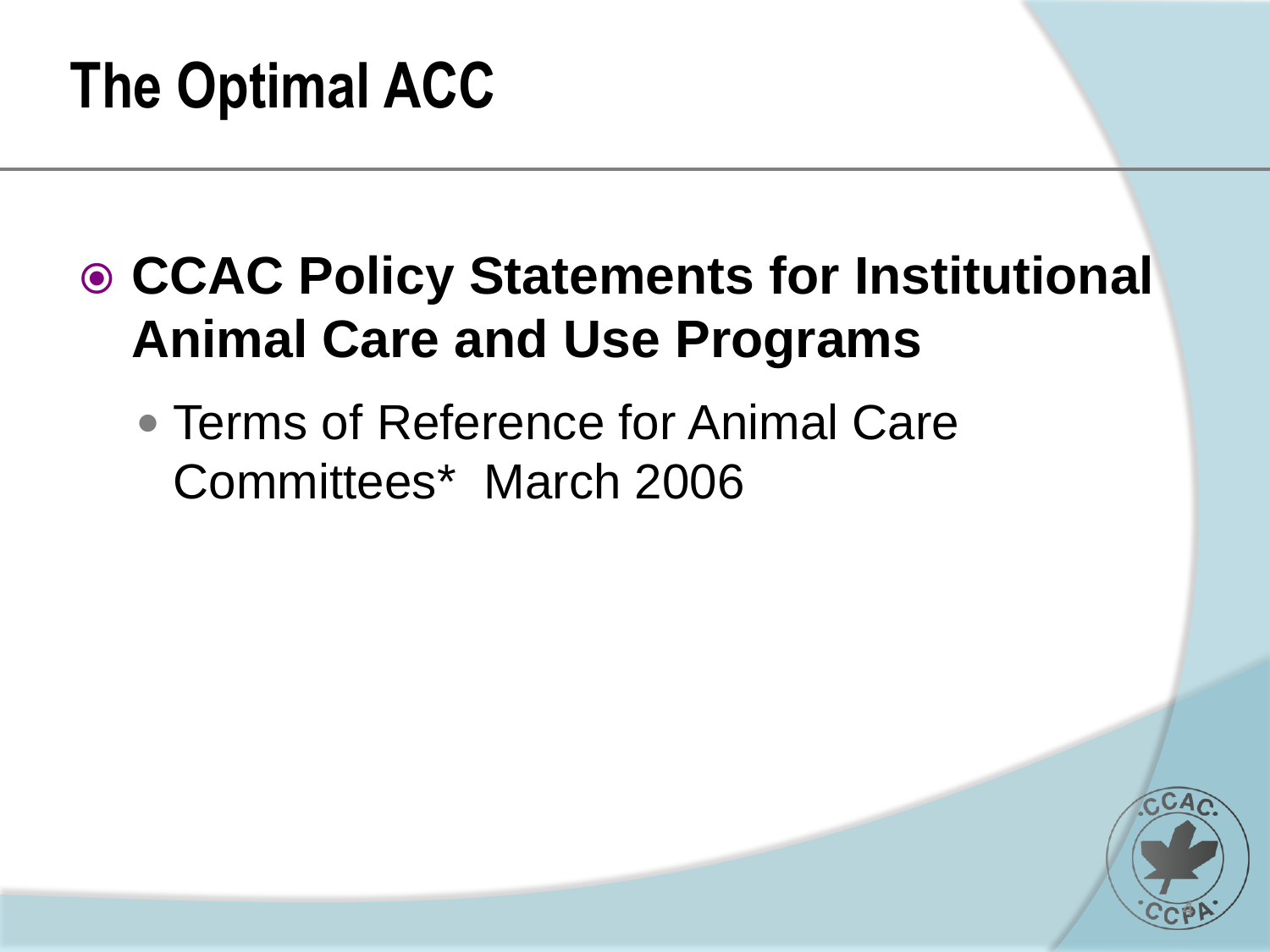- community reps
- **●** scientists and/or teachers
- non-animal user
- technical staff representation
- student representation
- the ACC coordinator
- animal facility Director
- occupational health and safety and biosafety representatives
- biostatisticians, ethicists and those responsible for public relations.
- $\bullet$  chair
- veterinarian

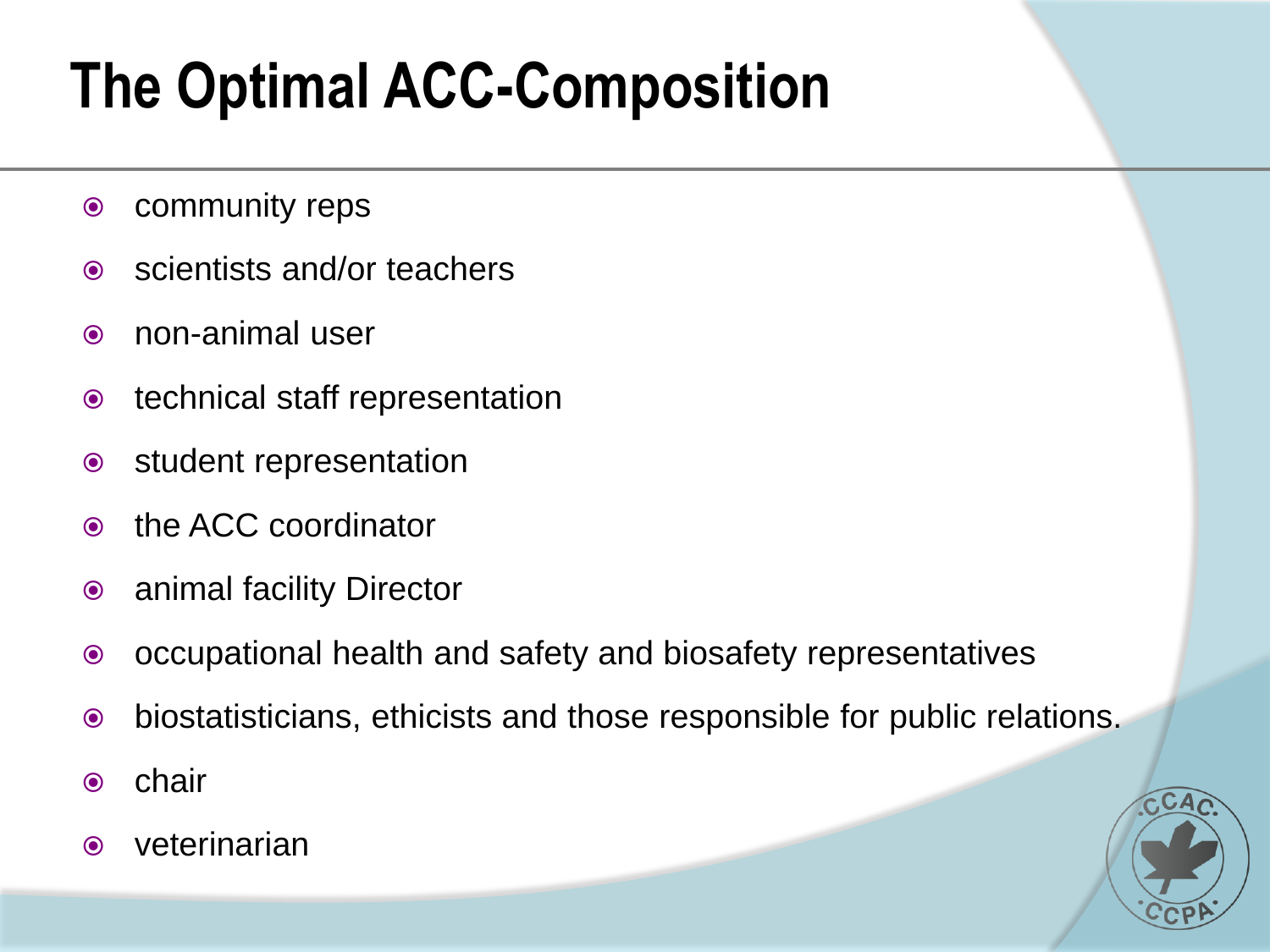#### **"community rep"**

- person(s) representing community interests and concerns
	- no affiliation with the institution,
	- not been involved in animal use for research, teaching or testing
	- needed for all ACC activities throughout the year
	- ensure they are balanced-research is necessary
	- worth their weight in gold
	- finding and keeping

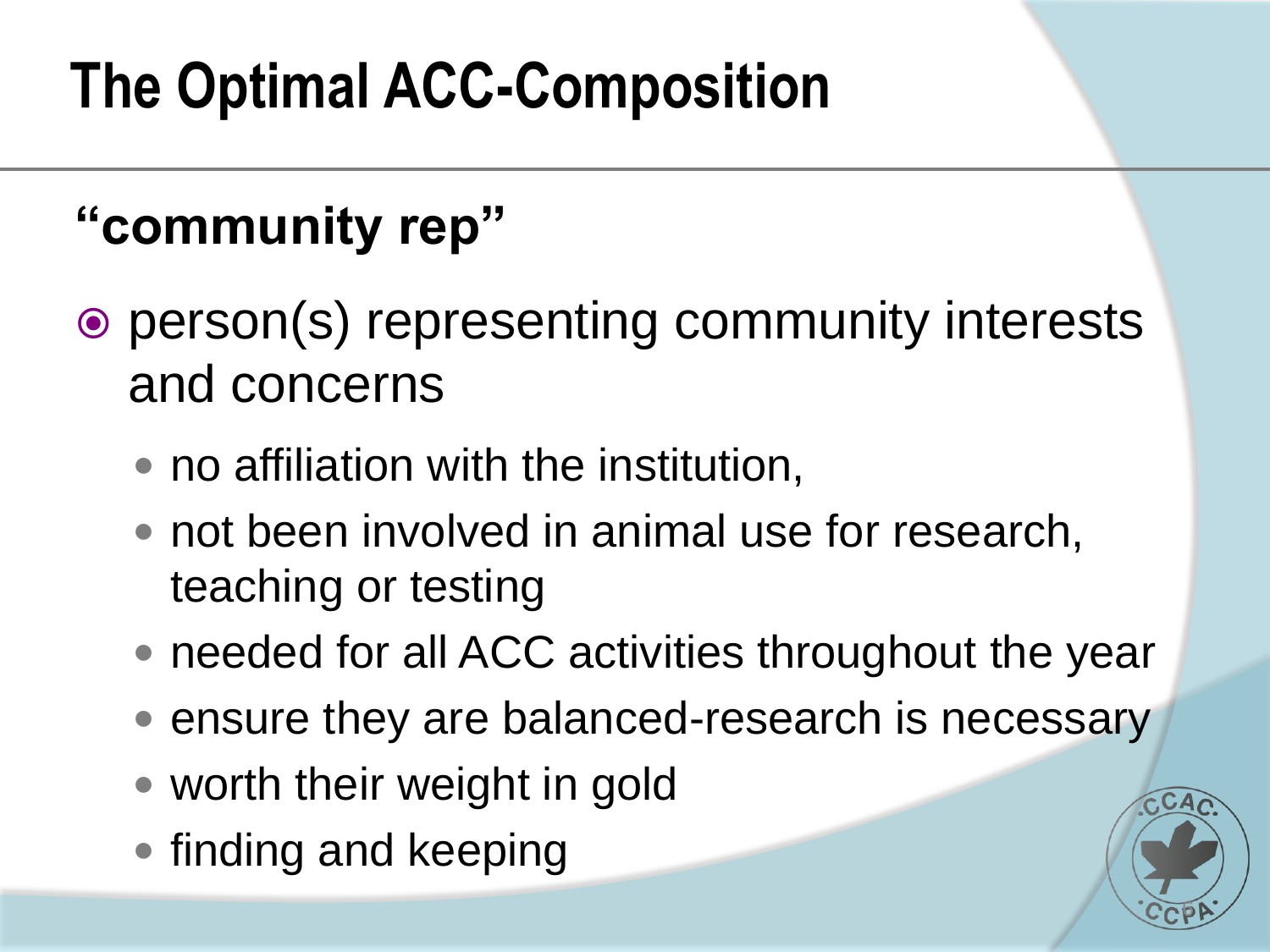#### **"animal user"**

- **◎** scientists and/or teachers
- experienced in animal care and use
- representation of all the major animal-using divisions of the institution
- the good the bad and the ugly

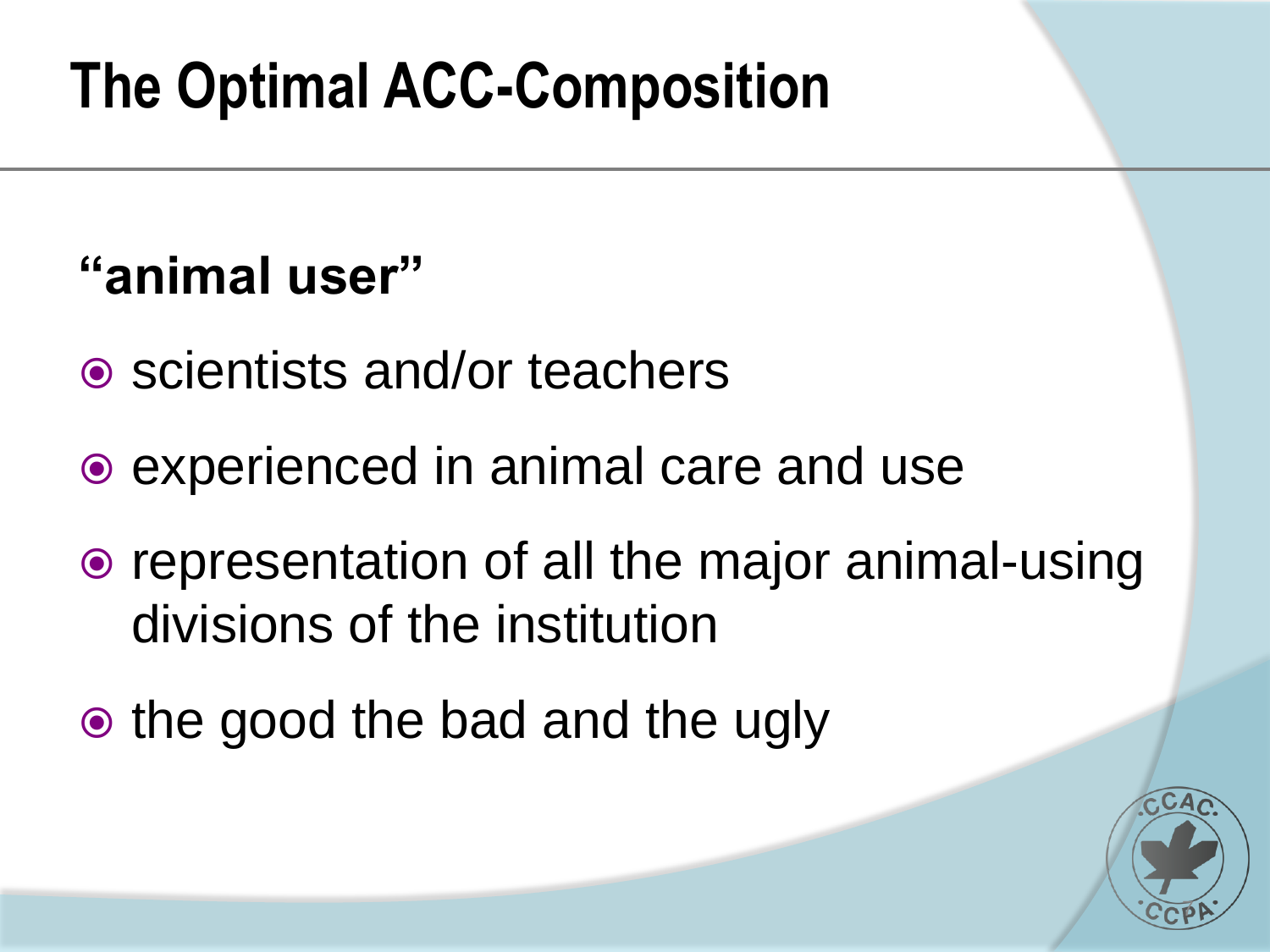#### **"non-animal user"**

- an institutional member whose normal activities, past or present, do not depend on or involve animal use
	- Commitment
	- Consider involvement in research of some type

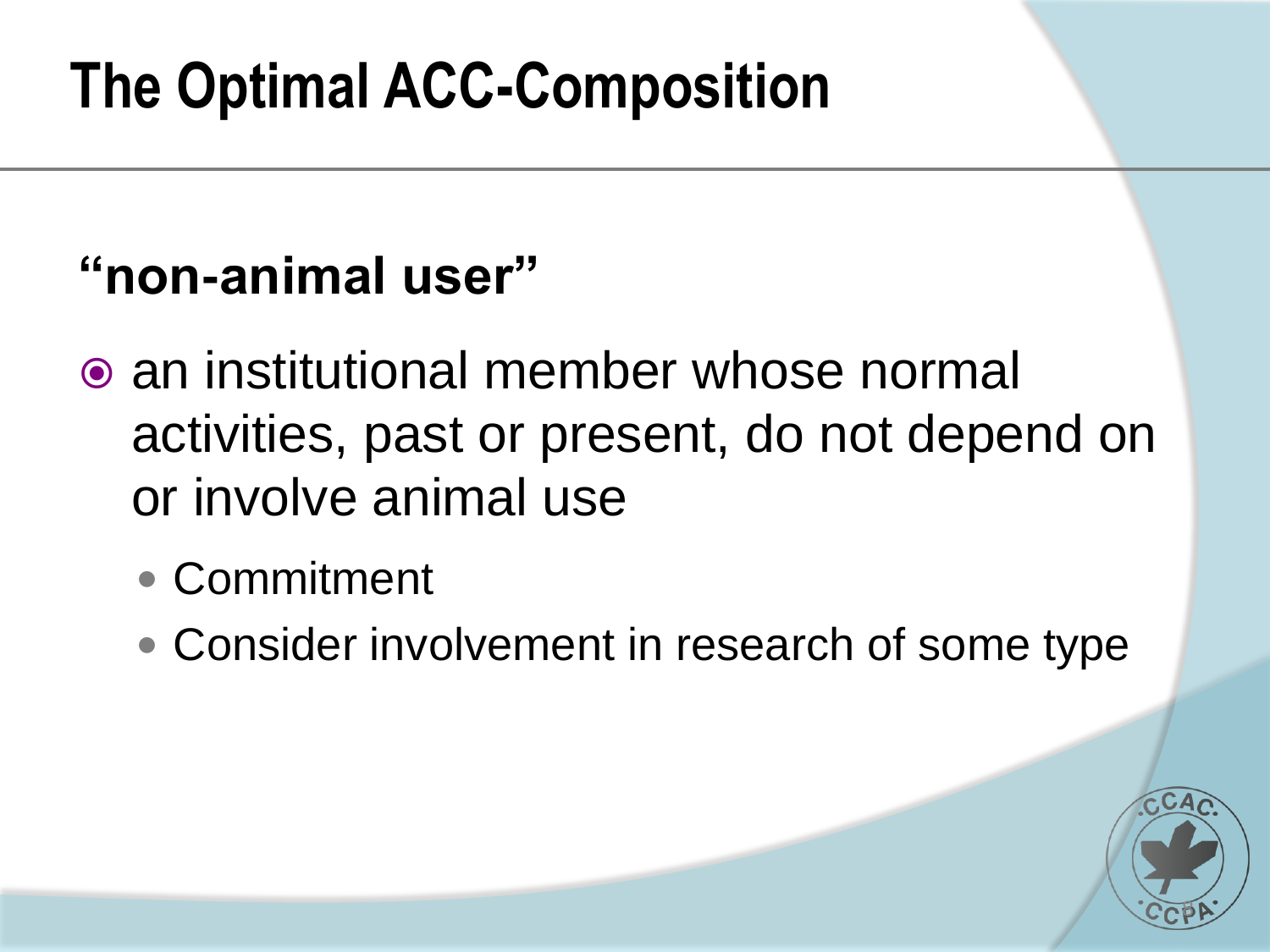#### **"technician"**

- animal care, an animal facility or an animal research technician
- grass roots
- knows the lay of the land
- More than one facility represented
- $\odot$  The doubtors bring them into the status of the enlightened

 $\overline{\Theta}$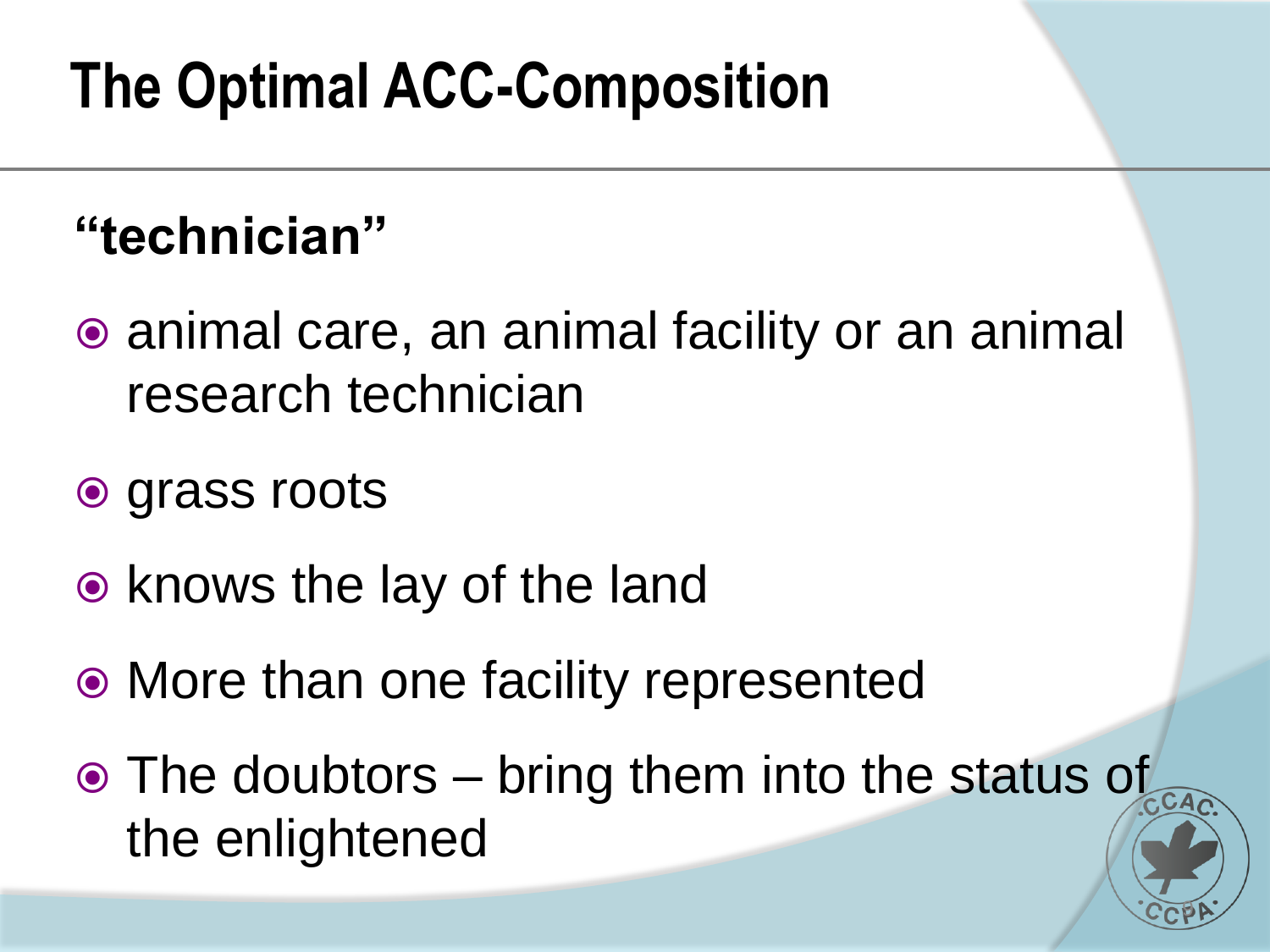#### **"facility managers"**

many facilities – rotate

#### **"good to haves"**

- biostatisticians or knowledgeable persons
- ethicists
- public relations
- health and safety
- transgenic/breeding coordinator

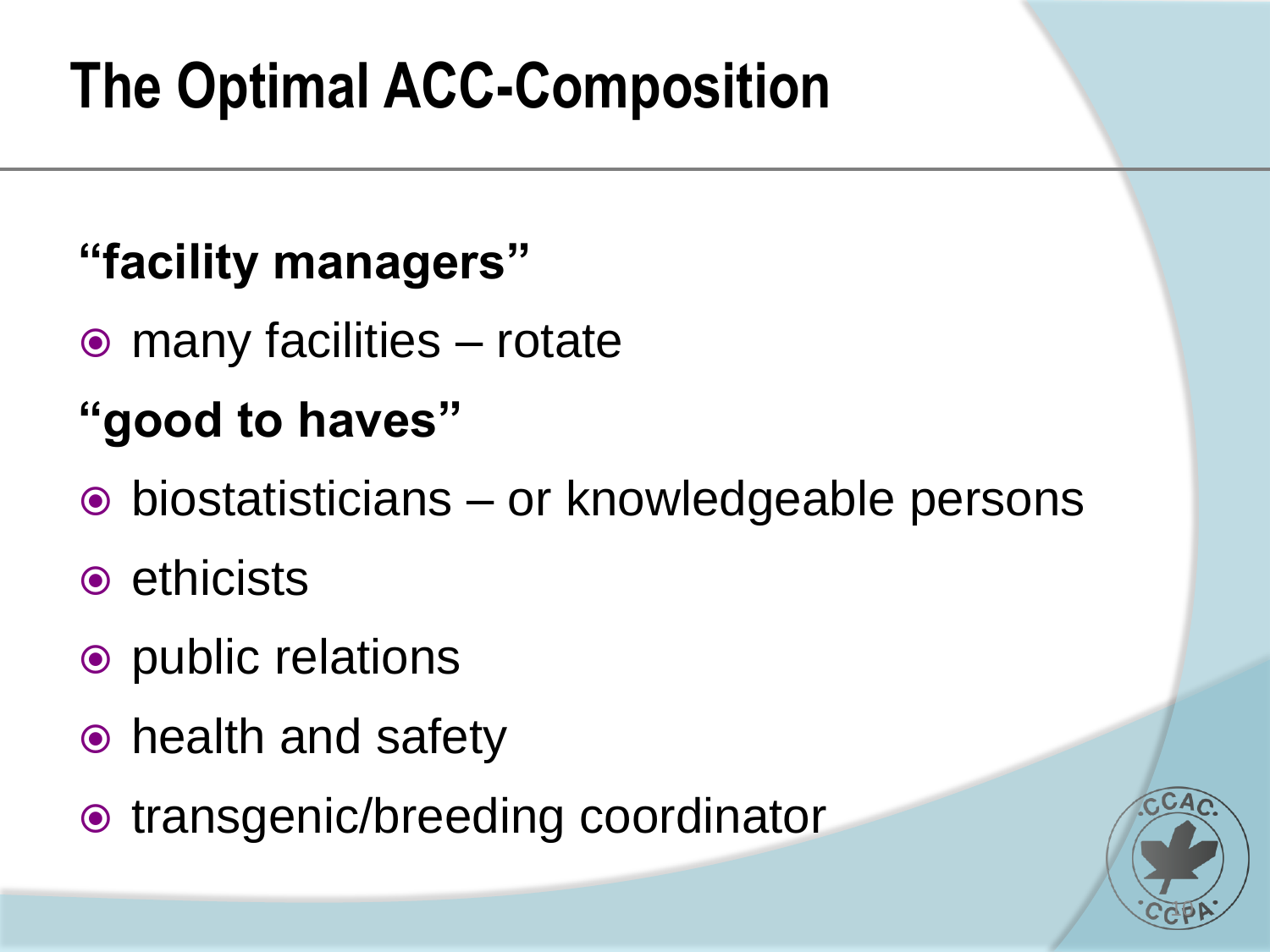#### **"The Chair"**

- not directly involved in the management of the institutional animal facilities,
- not the vet
- not-too many protocols-yet credible
- recognized from within the ranks
- not afraid to represent the committee

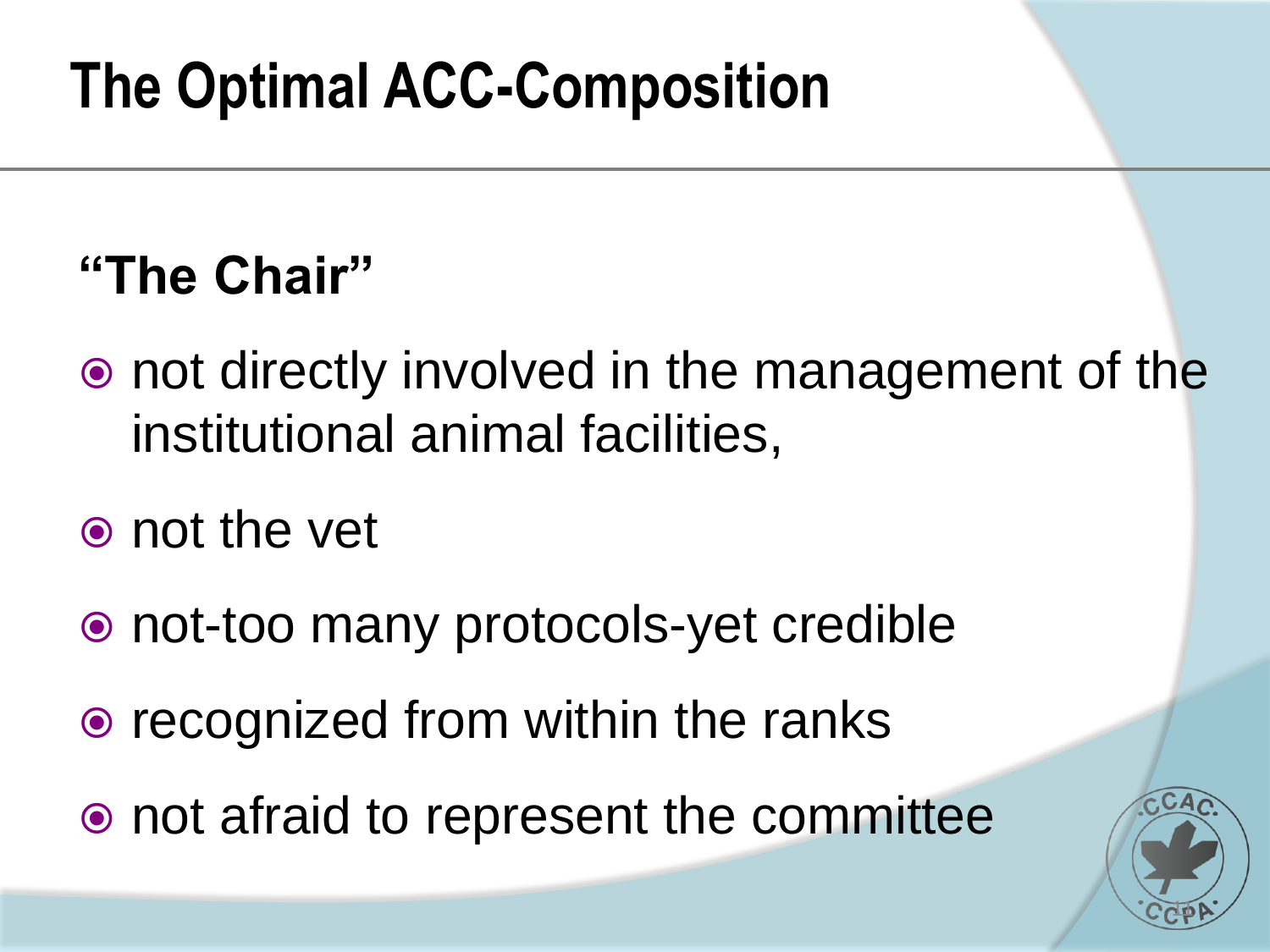#### **"Veterinarian"**

- **■** isn't this straight forward?
	- Combined or amalgamated ACCs
	- All facets represented
- Vet/Chair relationship

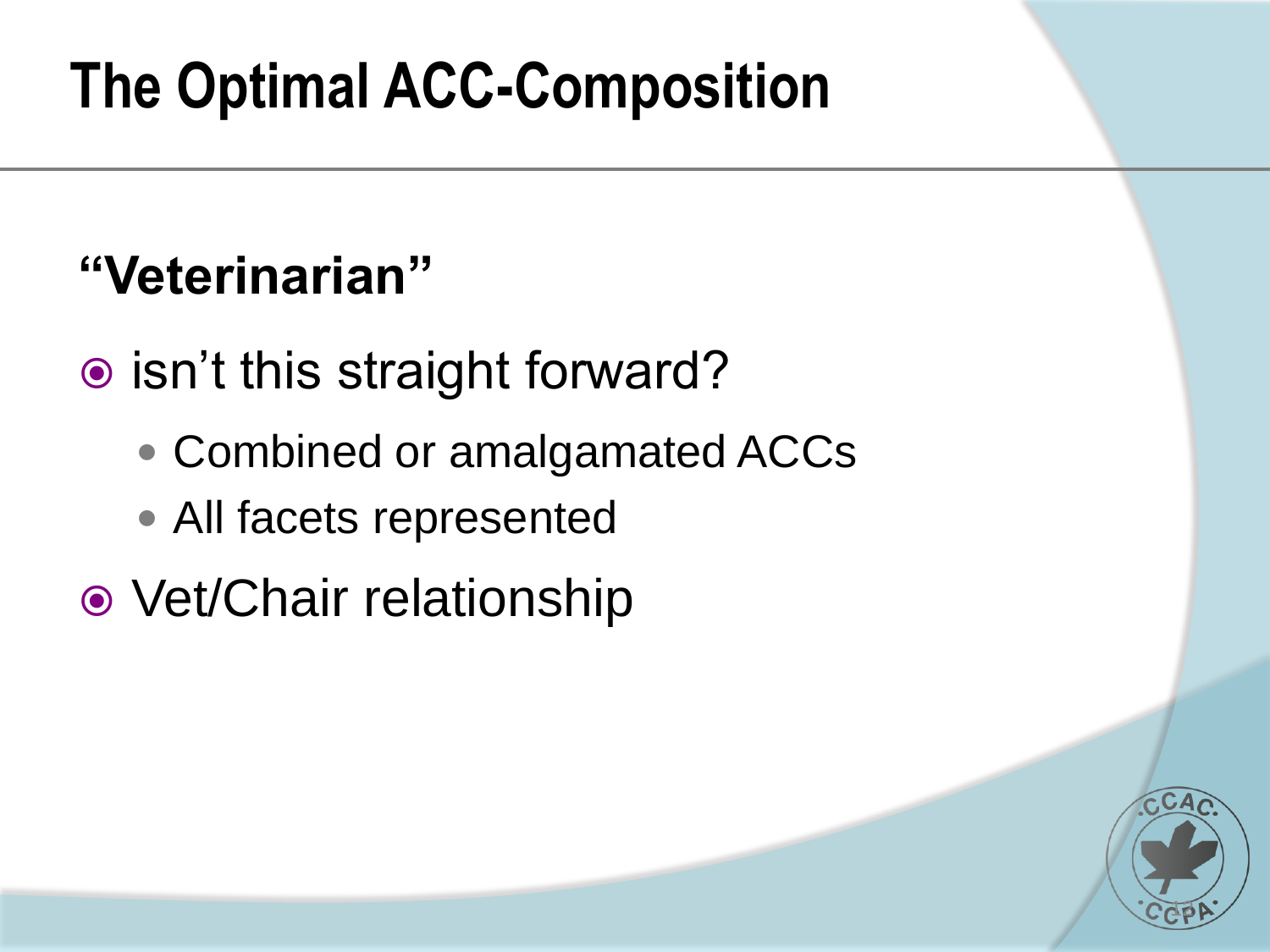### **Tools to inform animal users**

- Webinars
	- CCAC, OSHA
- Newsletters
- Animal users email lists new information ccac guidelines drafts etc
- $\odot$  Professional development day ie the refresher
- **Guest speakers**

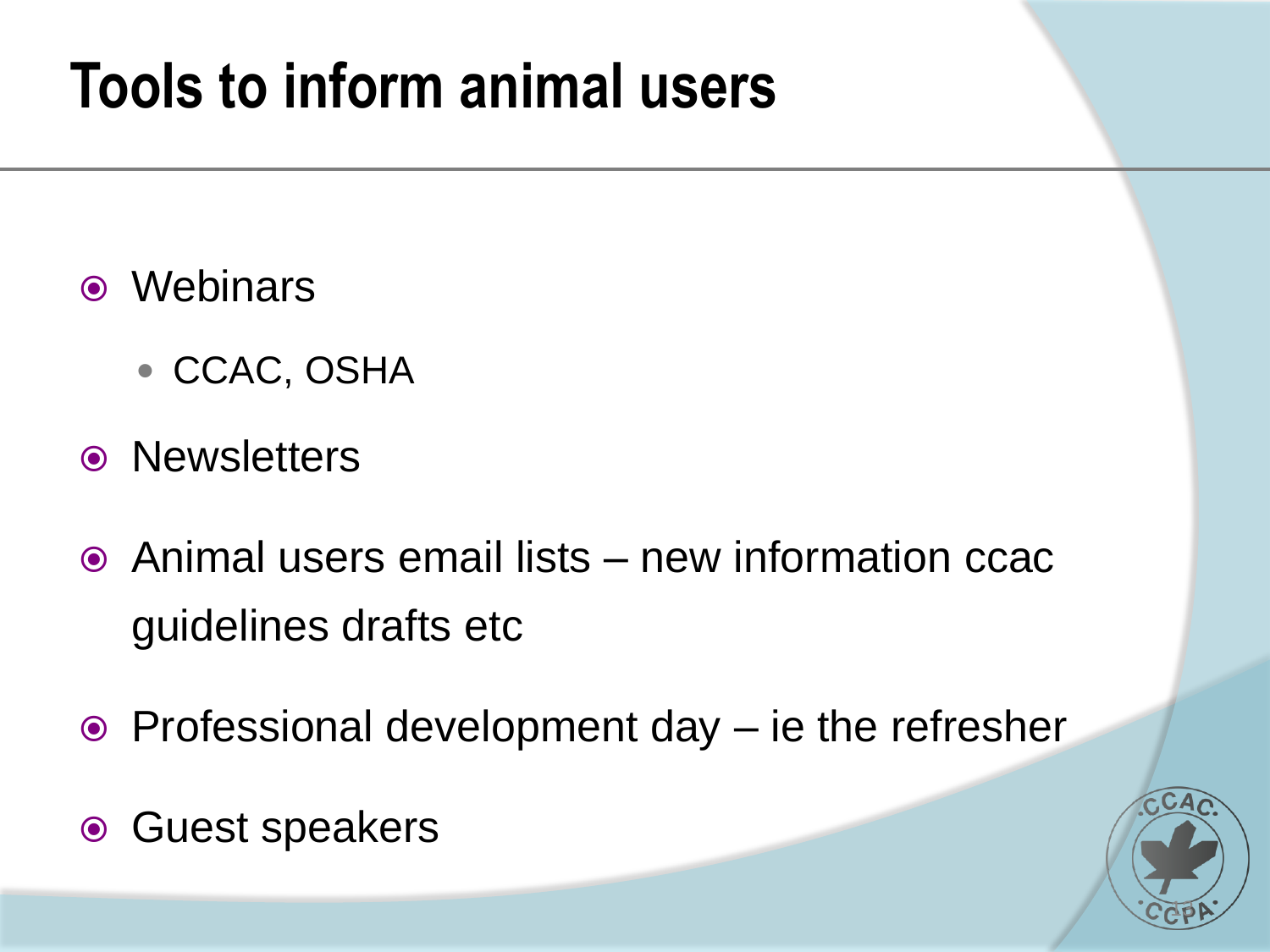### **The Perfect Protocol Form**

- Just shoot me now
- CCAC scapegoat
	- Mandated questions
- Ask questions up front on protocol or risk having to ask later
- **◎ Repetitiveness**
- The format pdf, word, electronic program
	- user friendly
	- Drop downs to take away the guessing

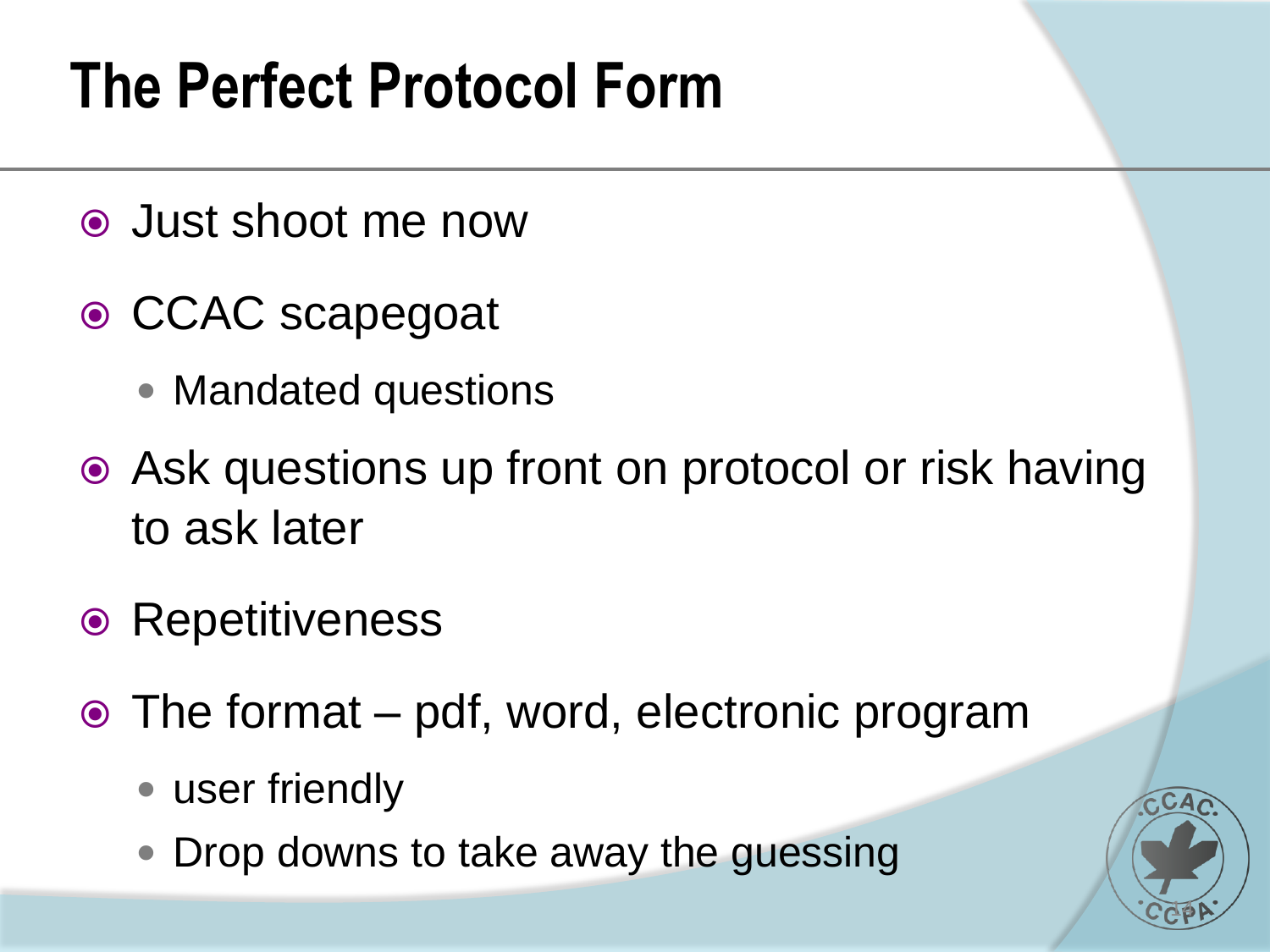#### **The Perfect Protocol Form - Concensus**

- **■** Perfect from who's perspective
- The right mix scientists, community rep, veterinarian, ACC coordinator
- $\bullet$  In advance appeal to the masses  $$ survey says

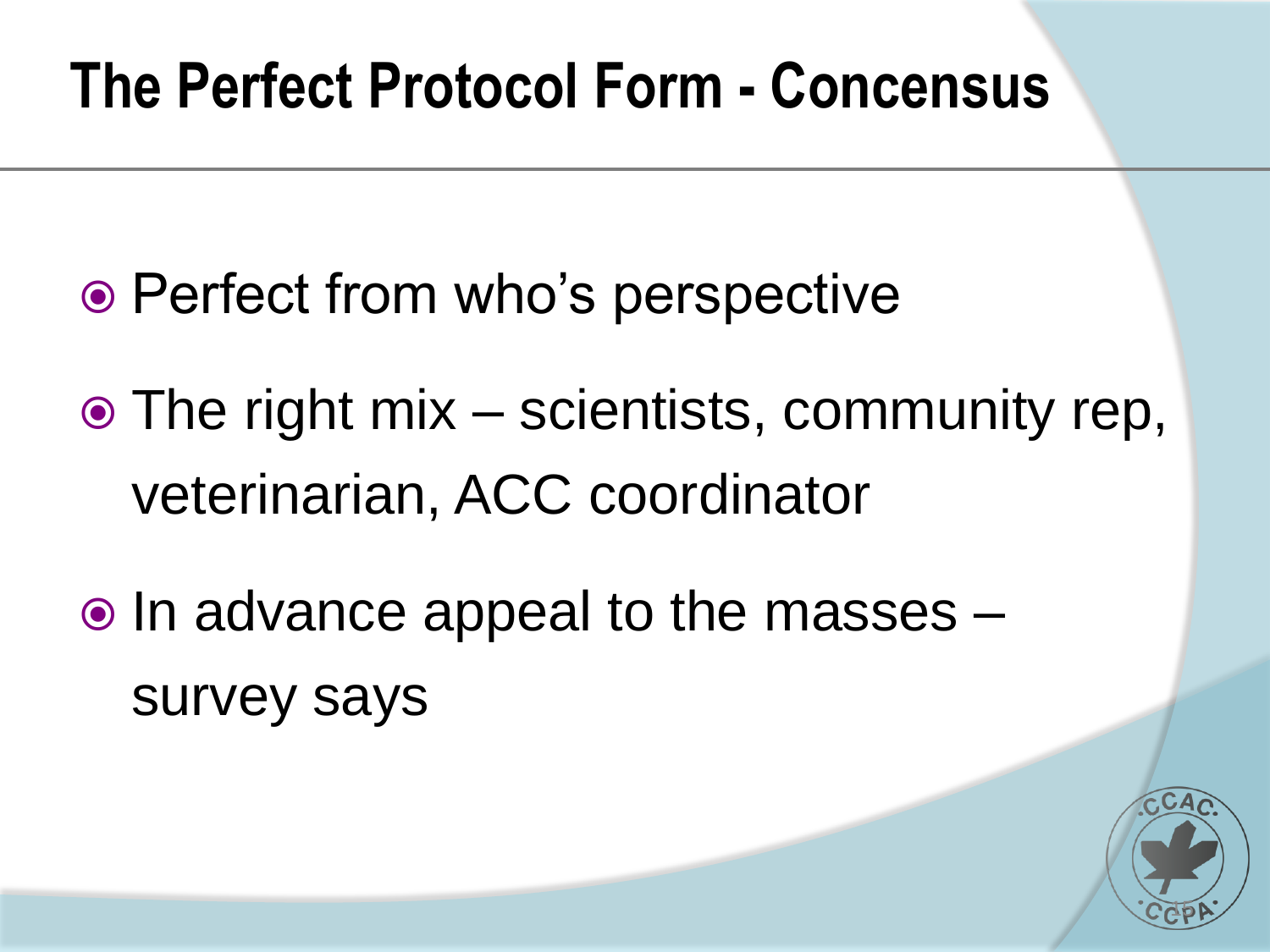#### **The Perfect Protocol Form - Concensus**

- Revisions no new questions every new one means one has to be taken
- $\odot$  Before you are done appeal to the masses
- Trial it-use someone on your side

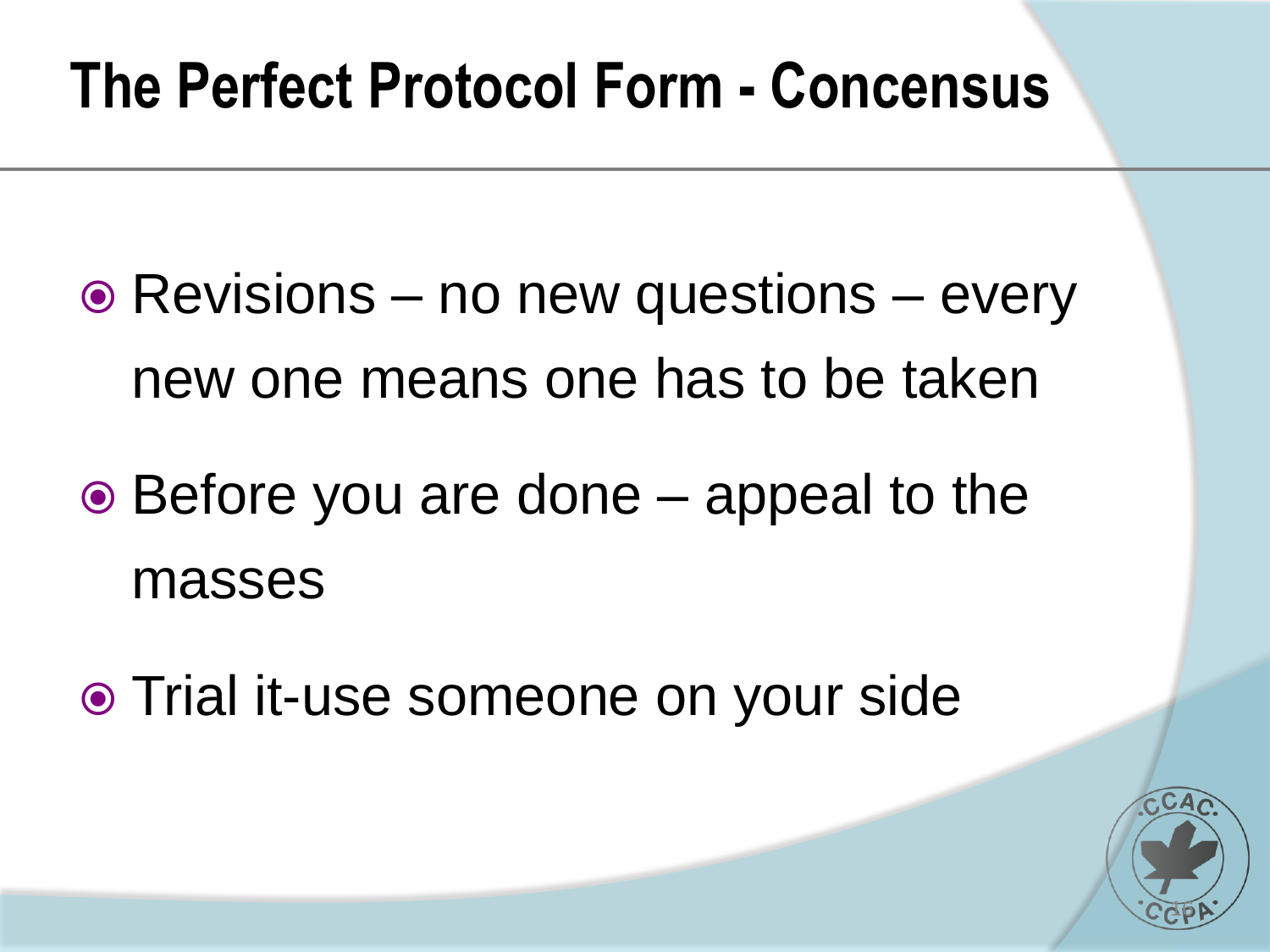### **Communication builds trust**

- Transparency of the process
- Accountability
- Vet written reports to ACC
- Post approval monitoring reports
- You may be dealing with concerns and don't want to bother the committee with information
	- But do your job and let the ACC do theirs

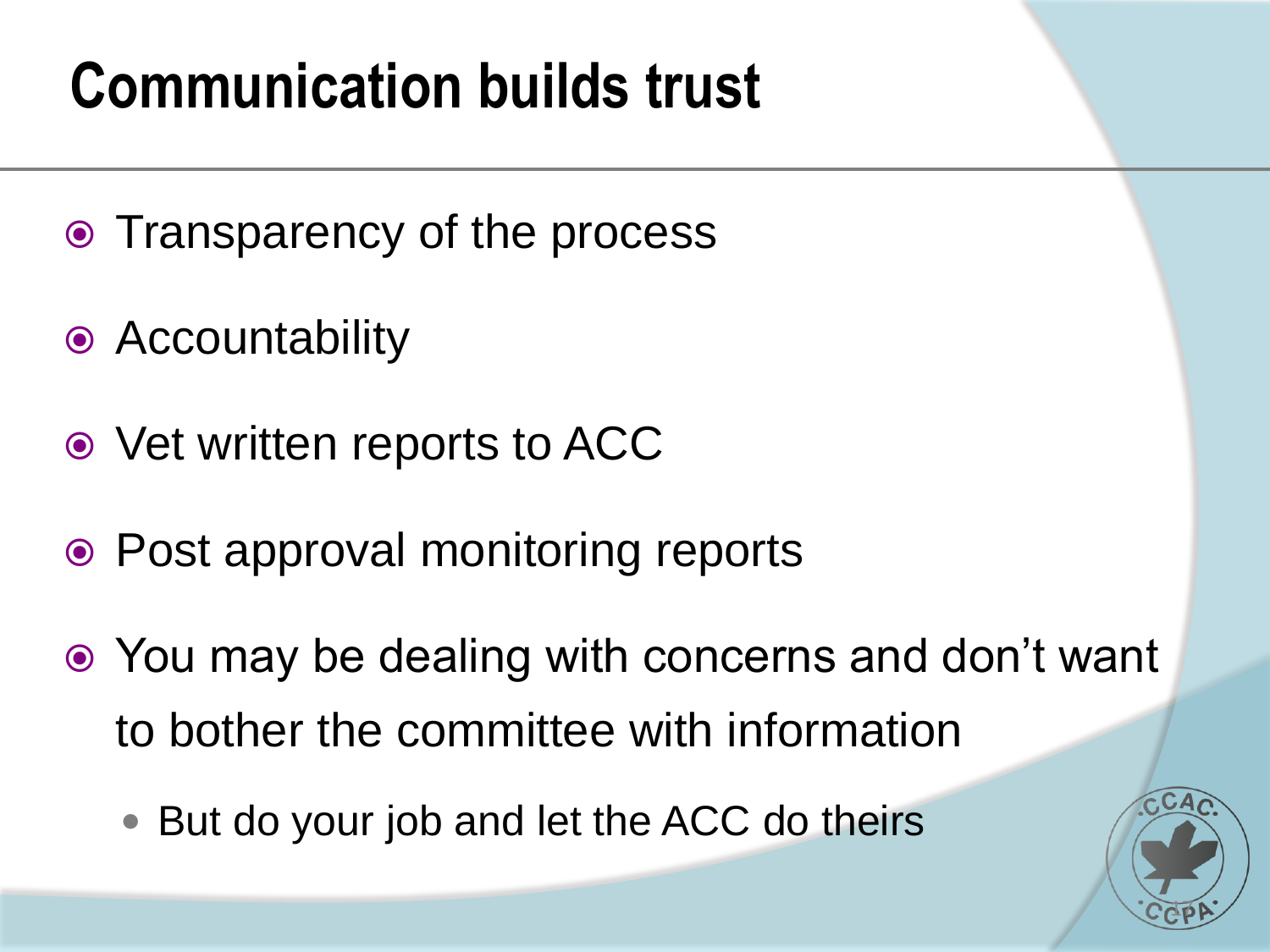### **Communication builds trust**

- Transparency of the process
- Accountability
- Vet written reports to ACC
- Post approval monitoring reports
- You may be dealing with concerns and don't want to bother the committee with information
	- But do your job and let the ACC do theirs

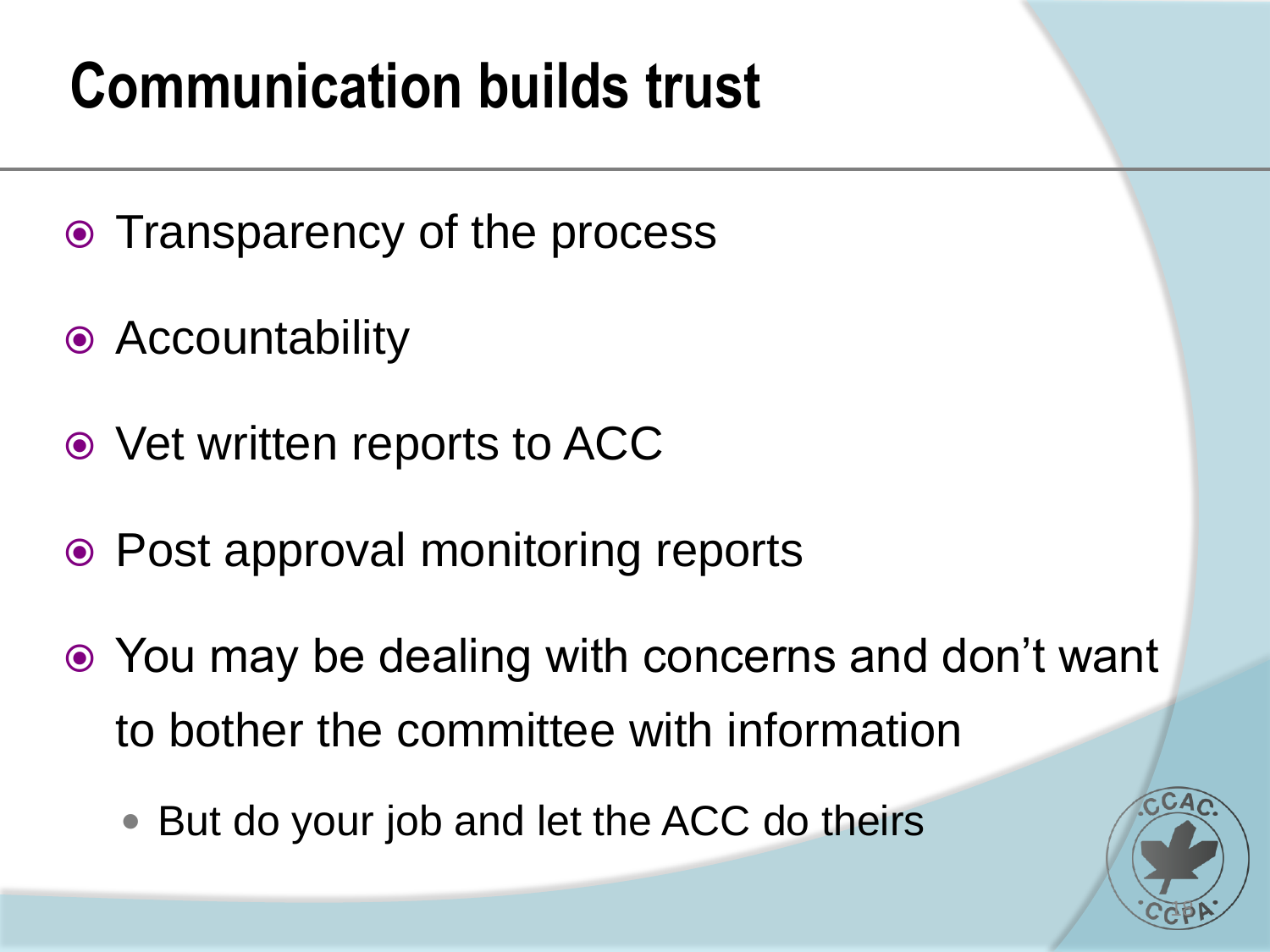### **Animal Care Committee**

- Value added process
- Facilitate research to move forward
- Reconciling/adjudicating issues
- Preserve the integrity of the institution
- Bridge to senior administration
- Collegial atmosphere